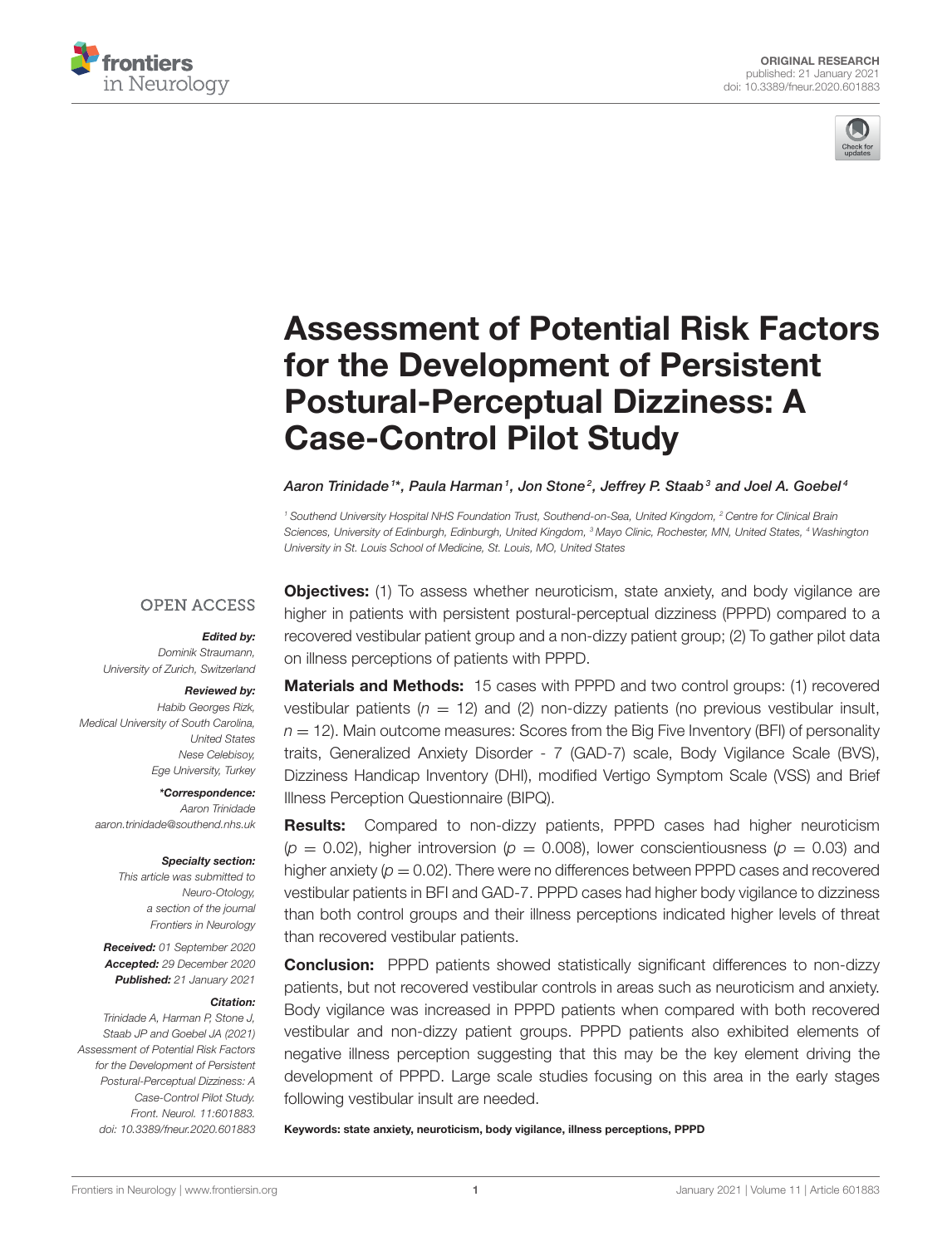## INTRODUCTION

The diagnosis persistent postural-perceptual dizziness (PPPD) entered the 11th edition of the World Health Organization's International Classification of Diseases (ICD-11 beta draft) in 2015 following a consensus document on its diagnostic criteria created by Bárány Society for the International Classification of Vestibular Disorders (ICVD) and the criteria for its dignosis are outlined in **[Table 1](#page-1-0)** [\(1–](#page-9-0)[3\)](#page-9-1).

PPPD is a relatively new diagnosis and to date it is still not clear what predisposes some people to it following known triggers such as acute, episodic, or chronic vestibular syndromes, other neurological or medical illnesses, or psychological distress. Several authors have shown that acute anxiety and body vigilance predicted chronic dizziness after acute vestibulopathies [\(4](#page-9-2)[–8\)](#page-9-3). A prospective study found that psychological distress predicted severity of dizziness-related handicap among patients with various vestibular disorders in the 12 months following tertiary consultation [\(9\)](#page-9-4). Neuroticism, the personality trait tendency to experience negative emotions or psychological distress in response to life events, has also been identified as a possible

<span id="page-1-0"></span>TABLE 1 | Criteria for the diagnosis of persistent postural-perceptual dizziness (PPPD) as outlined by the Committee for the Classification of Vestibular Disorders of the Bárány Society (CCBS) [\(1\)](#page-9-0).

| Criteria* | <b>Description</b>                                                                                                                                                                                                                                                   | <b>Qualifiers</b>                                                                                                                                                                                                                                                                                                                                                                    |
|-----------|----------------------------------------------------------------------------------------------------------------------------------------------------------------------------------------------------------------------------------------------------------------------|--------------------------------------------------------------------------------------------------------------------------------------------------------------------------------------------------------------------------------------------------------------------------------------------------------------------------------------------------------------------------------------|
| Α         | One or more symptoms of<br>dizziness, unsteadiness, or<br>non-spinning vertigo are present<br>on most days for 3 months or<br>more                                                                                                                                   | 1. Symptoms last for prolonged<br>(hours long) periods of time<br>but may wax and wane in<br>severity<br>2. Symptoms need not be<br>present continuously<br>throughout the entire day                                                                                                                                                                                                |
| в         | Persistent symptoms occur<br>without specific provocation, but<br>are exacerbated by three factors:                                                                                                                                                                  | 1. Upright posture,<br>2. Active or passive<br>motion<br>without regard to direction or<br>position, or<br>3. Exposure to moving visual<br>stimuli or complex<br>visual patterns                                                                                                                                                                                                     |
| С         | The disorder is precipitated by<br>conditions that cause vertigo,<br>unsteadiness, dizziness, or<br>problems with balance including<br>acute, episodic, or chronic<br>vestibular syndromes, other<br>neurological or medical illnesses,<br>or psychological distress | 1. When the precipitant is an<br>acute or episodic condition,<br>symptoms<br>settle<br>into<br>the<br>pattern of criterion A as the<br>precipitant resolves, but they<br>may occur intermittently at<br>first, and then consolidate into<br>a persistent course<br>2. When the precipitant is a<br>chronic syndrome, symptoms<br>may develop slowly at first<br>and worsen gradually |
| D         | Symptoms cause significant<br>distress or functional impairment                                                                                                                                                                                                      |                                                                                                                                                                                                                                                                                                                                                                                      |
| F         | Symptoms are not better<br>accounted for by another<br>disease or disorder                                                                                                                                                                                           |                                                                                                                                                                                                                                                                                                                                                                                      |

\*All five criteria A–E must be fulfilled to make the diagnosis of PPPD.

predisposing risk factor in both PPPD and chronic subjective dizziness (CSD), one of PPPD's precursors [\(10–](#page-9-5)[12\)](#page-9-6). In addition patients' appraisals and perceptions of their illness have been shown to influence outcomes in a range of other medical conditions including vestibular disorders [\(13,](#page-9-7) [14\)](#page-9-8). (**[Figure 1](#page-2-0)**). Apart from one study of neuroticism, however [\(10\)](#page-9-5), these investigations were conducted prior to publication of the ICD-11 and ICVD definitions of PPPD or included patients with combinations of structural, metabolic, psychiatric, and functional causes of vestibular symptoms. As such, they offer data to formulate hypotheses about roles that psychological variables and illness perceptions may play in the developement of PPPD. Confirmation or refutation of those hypotheses requires investigations that include patients explicitly diagnosed with PPPD and carefully selected comparison groups. In addition, it is yet to be deterimined if any of these factors are associated strongly and uniquely enough with the onset of PPPD to be useful for early detection of the disorder.

As a first step in validating hypotheses about the relationship of psychological variables specifically to PPPD and with the intent of designing a prospective trial to predict patients at risk for developing this disorder, the primary aim of this current study was to gather pilot data to test the hypothesis that the frequency of anxiety-related variables is higher in patients who meet ICVD criteria for PPPD compared to those who suffered acute vestibulopathies but did not develop PPPD and patients without a history of dizziness who were receiving treatment for other medical conditions. The second aim was to gather pilot data on illness perceptions in patients with PPPD. Findings of an increased prevalence or severity of anxietyrelated variables or adverse illness perceptions would provide an impetus for conducting fully-powered, prospective studies with the aim of identifying a risk profile for PPPD that could guide early interventions for patients susceptible to developing this burdensome chronic dizziness condition.

### METHODOLOGY

The study was conducted as a case-control observational study [\(www.clinicaltrials.gov,](http://www.clinicaltrials.gov) reference NCTO3930485, with ethical approval from South West—Cornwall & Plymouth Research Ethics Committee). All participants (both cases and controls) were aged ≥18 years old and were able to provide informed consent. Any participants who were <18 years old and unable to provide informed consent were excluded from the study.

#### Data Collected

All participants (cases, recovered group and healthy group) provided written informed consent before then being asked to complete the Big Five Inventory (BFI) of personality traits, the Generalized Anxiety Disorders-7 (GAD-7) Scale, the Body Vigilance Scale (BVS), the Dizziness Handicap Inventory (DHI), the short form of the Vertigo Symptom Scale (VSS), and the Brief Illness Perception Questionnaire (BIPQ). The BFI consists of 44 questions that assess the five core human personality traits of neuroticism (tendency toward pessimistic worry), extraversion (outgoing nature), openness (to new ideas and experiences),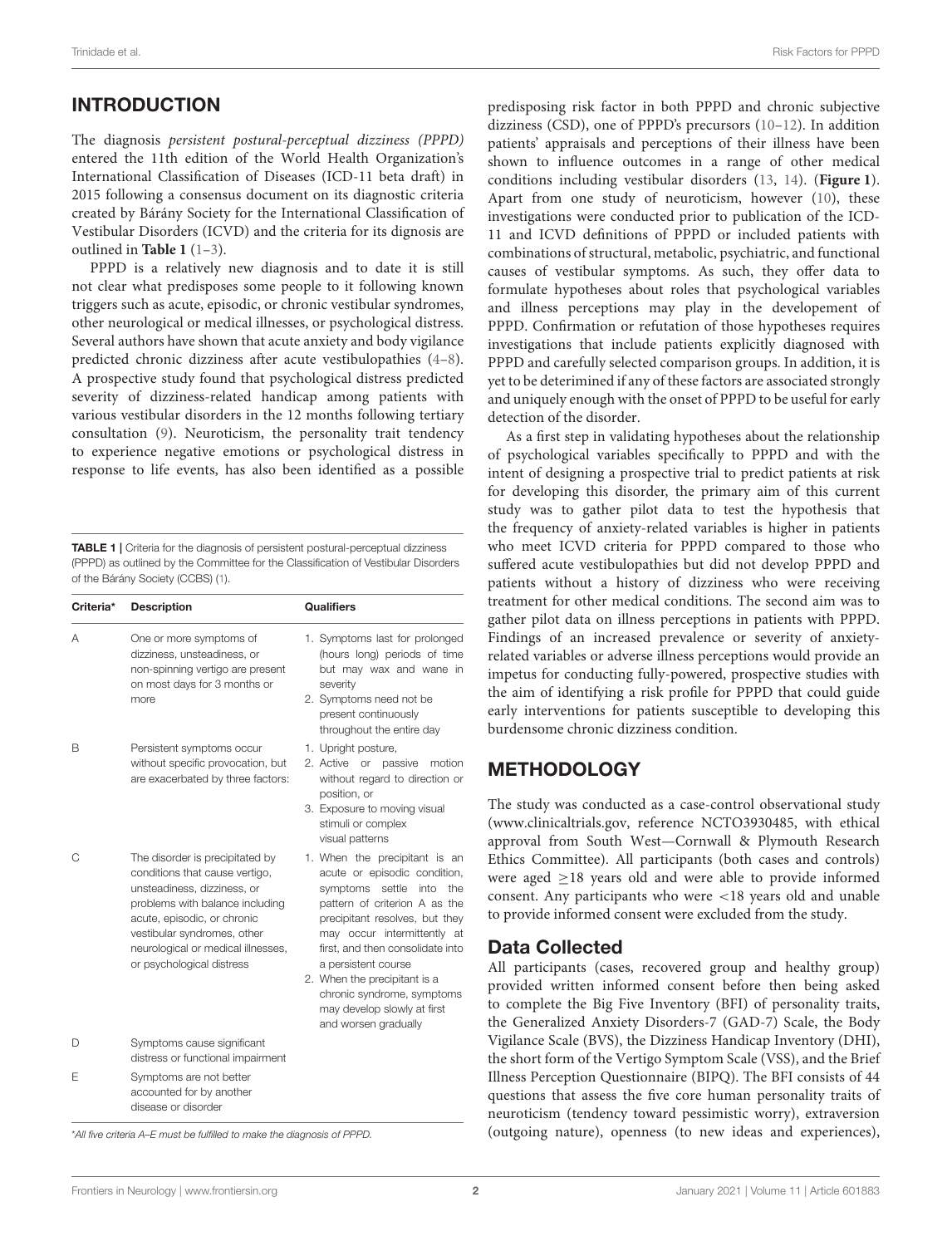

<span id="page-2-0"></span>dizziness-related handicap that emerge as the course of illness progresses toward PPPD rather than recovery.

agreeableness (affability and warmth), and conscientiousness (diligence and dutifulness) and provides standardized scores against population norms. Testers respond to the questions with degrees of agreement or disagreement on a five-point Likert scale. For each personality trait, a mean score of higher than 2.5 suggests a tendency toward that trait. The GAD-7 consists of seven questions that measure the severity of state anxiety. The BVS consists of four questions: the first three measure sensitivity and attentiveness to bodily sensations in general; the fourth question measures attentiveness to 15 specific somatic symptoms, including five that are germane to patients with vestibular disorders (dizziness, nausea, faintness, feelings of unreality, and feelings detached from one's self). Testers respond to the questions on an 11 point Likert-like scale ranging from 0 (Not at all like me) to 10 (Extremely like me). A mean score higher than 5.0 suggests a tendency toward strong agreement with the question. The BVS total score is the sum of the answers to questions one to four. The DHI contains 25 questions that measure the severity of handicap due to dizziness-related physical and emotional symptoms and interference with functioning. The short form VSS includes 15 questions, eight that measure severity of vertiginous symptoms and seven that measure severity of associated autonomic/anxiety symptoms. The BIPQ consists of nine questions that assess respondents' understanding, emotional

response, and sense of control of their illness, as well as concerns about its causes, consequences, clinical course, and likelihood of treatment response. The DHI, VSS, and BIPQ were administered to the PPPD group only as they were the only ones with active dizziness symptoms required to make sense of the questionnaires.

## Statistical Analysis (Performed Using SPSS Statistics v26)

Statistical analyses were confined to valid outputs from the questionnaires that tested our hypotheses. As the DHI, VSS, and GAD-7 have not been validated for item-by-item analyses and the BIPQ has no total score, analyses were limited to: BFI—scores for the 5 factors; GAD-7—total score only; BVS—individual item scores; DHI—total score only; VSS—total and two subscale scores; BIPQ—individual items only.

# BFI, GAD-7, and BVS

Each variable was checked for normality (skewness, kurtosis, Shapiro-Wilk's test), however very few of the variables were normally distributed. Due to this, and the low sample size, non-parametric tests were used. Due to having three independent variables (cases, recovered group, healthy group), an Independent-Samples Kruskal-Wallis test was performed. If a statistically significant result was found, then a post hoc pairwise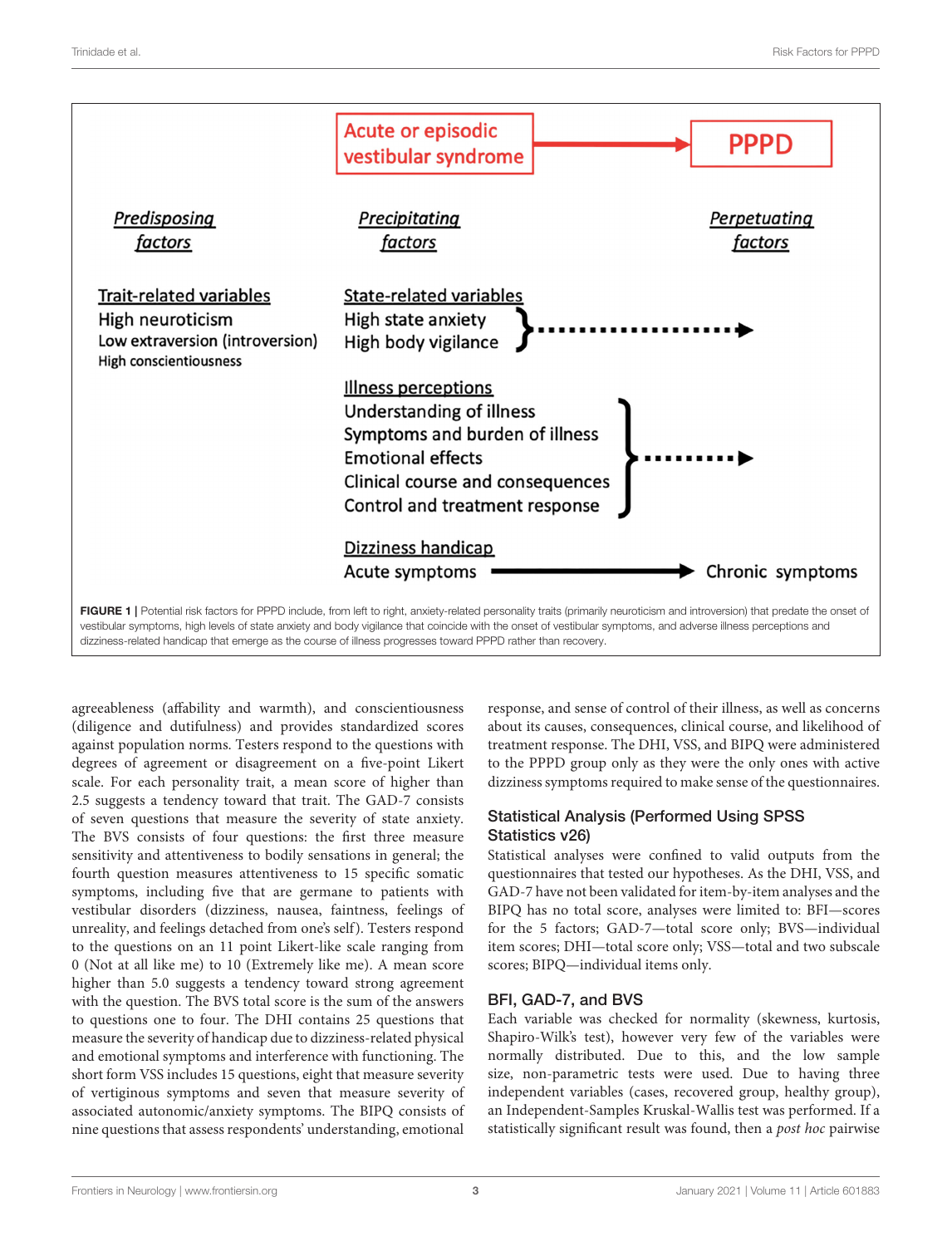comparison was conducted to determine which of the study groups were statistically different from each other. Statistical significance was determined at  $p < 0.05$ . Significance values for pairwise comparisons were adjusted using Bonferroni correction for multiple tests and were reported as their adjusted values. Effect sizes,  $\eta^2$ , were calculated from the Kruskal-Wallis H-value and were interpreted per usual convention as  $\eta^2 < 0.06$  (small),  $0.06 \le \eta^2 < 0.14$  (medium), and  $\eta^2 \ge 0.14$  (large).

## RESULTS

# **Recruitment**

#### Cases

The clinical care team at the Department of Otolaryngology, Southend University Hospital NHS Foundation Trust reviewed medical records of current and past patients who were evaluated between January 2019 and January 2020. Eighteen patients who had been given a diagnosis of PPPD in accordance with ICVD criteria (**[Table 1](#page-1-0)**) during that time period were consecutively asked to take part in the study. All 18 agreed to participate but only 15 completed and returned the questionnaire (see below). These 15 patients were included in the PPPD group with the three non-responders being excluded from the study.

#### Controls

Two sex- and age-matched (±5 years) comparison groups were identified. The first group consisted of patients who had sustained a peripheral vestibular insult but did not develop PPPD (recovered vestibular patient controls). Participants in this group were all consecutively recruited from the dizziness and balance clinic, deemed to have recovered from their vestibular insult and not progressed to PPPD. To be included as a recovered vestibular patient control, patients had to confirm that they had not experienced any vertigo or dizziness within the last year and were currently asymptomatic. As labyrinthine function and symptoms in recovered vestibular patients correlate poorly [\(15,](#page-9-9) [16\)](#page-9-10), it was not deemed necessary to subject controls within this group to further vestibular function testing. Confirmation of an asymptomatic state was taken as evidence of full compensation from previous vestibular insult.

The second group consisted of patients from both the general ENT clinic and other non-ENT clinics who had never sustained a vestibular insult (non-dizzy patient controls). This group included any patient who was being followed up for a nonvestibular condition. Patients were asked whether they had ever experienced vertigo and dysequilibrium in the past or whether they had ever been diagnosed with a condition that could cause vertigo and only those who had not were asked to participate. The conditions that these patients were being followed up for included rhinitis ( $n = 2$ ), otitis externa ( $n = 1$ ), tinnitus ( $n = 1$ ), epistaxis ( $n = 1$ ), tympanic membrane perforation ( $n = 1$ ), single-sided deafness ( $n = 1$ ), chronic back pain ( $n = 1$ ), knee osteoarthritis ( $n = 1$ ), deep vein thrombosis ( $n = 1$ ), anal polyps  $(n = 1)$  and COPD  $(n = 1)$ . The purpose of the non-dizzy comparison group was to control for the state of being ill vs. being healthy. The psychological measures that were investigated are potentially affected by overall health status but vary little with respect to specific types of medical illness.

## **Demographics**

Fifteen PPPD cases (13 (86.7%) females and two males, with a mean age was 63.7 years) were matched with 12 recovered vestibular controls (10 females (83.3%), mean age 63.8 years) and 12 non-dizzy controls (10 females (83.3%), mean age 62.6 years). The mean duration from diagnosis of PPPD was 5.7 months (range: 0−13 months) and the mean duration of PPPD symptoms was 79.5 months (range: 8−300 months). In the PPPD group vestibular neuronitis (VN) and benign paroxysmal positional vertigo (BPPV) were the two most common triggers (both:  $n = 4$ , 26.7%), followed by Ménière's disease ( $n = 3$ , 20%), psychological distress ( $n = 3$ , 20%) and gentamicininduced vestibular failure ( $n = 1$ , 6.7%). Of the three patients who developed PPPD following psychological distress, all three cited bereavement of a spouse ( $n = 2$ ) or parent ( $n = 1$ ) as the trigger of their symptoms. One third of the group were on psychiatric medication. (See **[Table 2](#page-4-0)**) The vestibular insults in the recovered vestibular group were BPPV ( $n = 6, 50\%$ ), VN ( $n = 4$ , 33.3%), Ménière's disease (treated with intratympanic gentamicin therapy;  $n = 1$ ) and vestibular schwannoma (managed with stereotactic radiotherapy;  $n = 1$ ).

## Big Five Inventory

There was a statistically significant difference between the three study groups in neuroticism ( $p = 0.01; \eta^2 = 0.16$ , large effect), extroversion ( $p = 0.01$ ,  $\eta^2 = 0.20$ , large effect), and conscientiousness ( $p = 0.03$ ;  $\eta^2 = 0.14$ , large effect), but not openness ( $p = 0.4$ ). Agreeableness trended toward a significant difference ( $p = 0.09$ ) with a low medium effect;  $\eta^2 = 0.08$ . Pairwise comparison revealed that these results were largely due to differences between patients with PPPD and non-dizzy controls. Patients with PPPD had higher neuroticism than nondizzy controls ( $p = 0.02$ ;  $\eta^2 = 0.43$ , large effect) whilst non-dizzy controls were more extroverted ( $p = 0.008$ ;  $\eta^2 = 0.49$ , large effect) and more conscientious ( $p = 0.03$ ;  $\eta^2 = 0.41$ , large effect) than patients with PPPD. A pairwise comparison between patients with PPPD and recovered vestibular controls for neuroticism approached significance ( $p = 0.05$ ). The effect size,  $\eta^2 = 0.38$ , was large indicating a clinically meaningful difference that a larger sample would have revealed as statistically significant) (See **[Table 3](#page-4-1)**).

# Generalized Anxiety Disorders-7

With respect to the overall GAD-7 score, there was a statistically significant difference among groups ( $p < 0.02$ ;  $\eta^2 = 0.18$ , large effect). The mean score for PPPD cases was 10.6; for recovered vestibular controls was 4.6; for non-dizzy controls was 4.1. Pairwise analysis showed that PPPD cases were statistically significantly more anxious than non-dizzy controls ( $p = 0.02$ ;  $\eta^2$  = 0.43, large effect) and trended toward a difference from recovered vestibular controls ( $p = 0.07$ ); Again, a large effect size,  $\eta^2 = 0.49$ , suggested a clinically meaningful difference that missed statistical significance due to the sample size.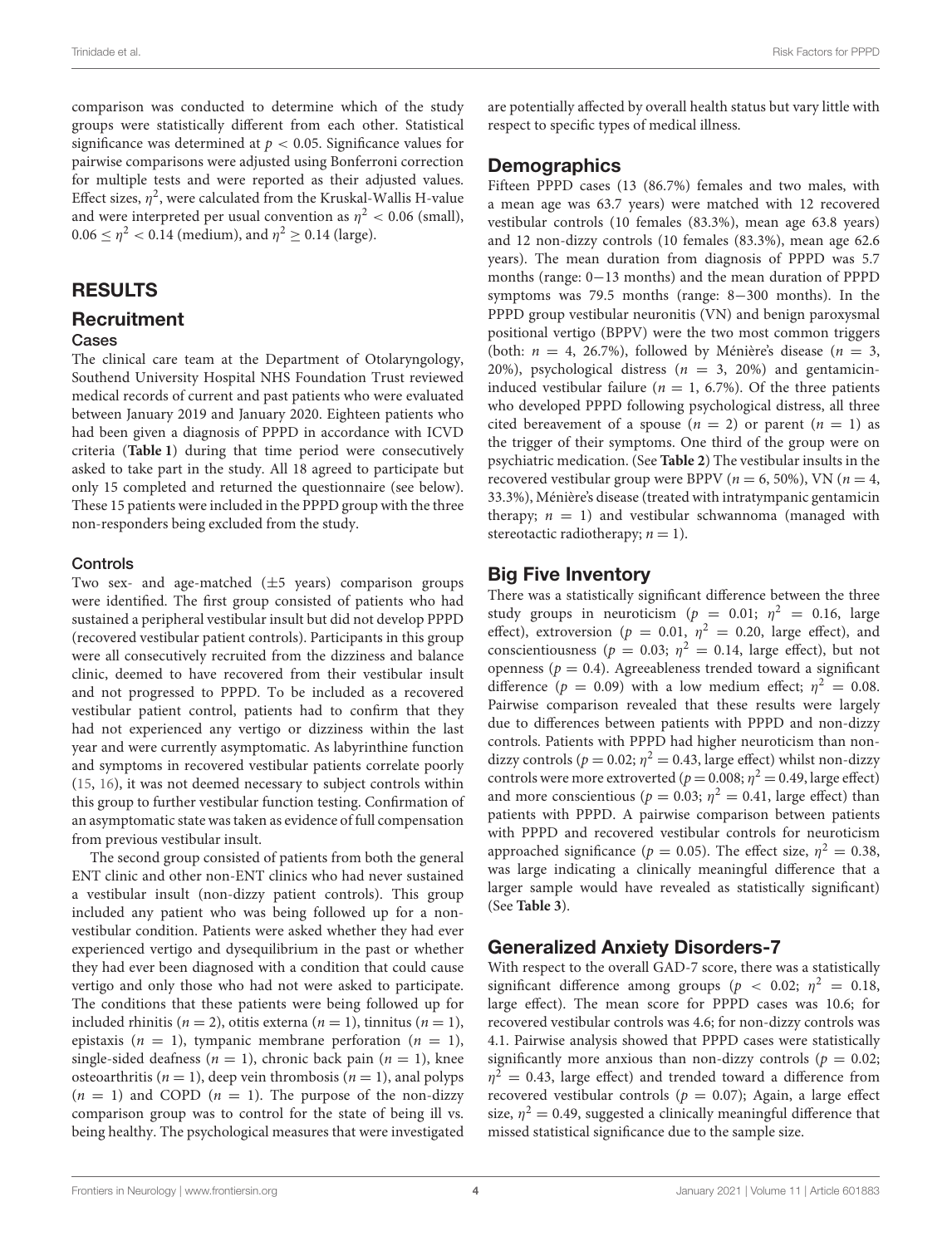<span id="page-4-0"></span>

|  | TABLE 2   Demographic data of cases with PPPD. |  |  |  |  |
|--|------------------------------------------------|--|--|--|--|
|--|------------------------------------------------|--|--|--|--|

| Cases          | Age  | Sex | Duration of PPPD symptoms (months) | <b>Precitipating condition</b>        | <b>Psychiatric medications</b>        |
|----------------|------|-----|------------------------------------|---------------------------------------|---------------------------------------|
|                | 78   | F   | 300                                | <b>BPPV</b>                           | None                                  |
| 2              | 34   | F   | 10                                 | Vestibular neuronitis                 | None                                  |
| 3              | 67   | F   | 14                                 | Vestibular neuronitis                 | Fluoxetine                            |
| 4              | 69   | M   | 21                                 | Psychological distress                | None                                  |
| 5              | 69   | F   | 8                                  | Psychological distress                | Sertraline                            |
| 6              | 82   | F   | 14                                 | <b>BPPV</b>                           | None                                  |
| $\overline{7}$ | 73   | F   | 9                                  | Gentamicin-induced vestibular failure | None                                  |
| 8              | 69   | F   | 18                                 | Ménière's disease                     | None                                  |
| 9              | 61   | F   | 21                                 | Vestibular neuronitis                 | None                                  |
| 10             | 59   | F   | 300                                | Ménière's disease                     | Amitriptyline, duloxetine, quetiapine |
| 11             | 63   | F   | 132                                | Psychological distress                | None                                  |
| 12             | 49   | F   | 108                                | Ménière's disease                     | None                                  |
| 13             | 47   | F   | 216                                | <b>BPPV</b>                           | Fluoxetine                            |
| 14             | 70   | M   | 14                                 | <b>BPPV</b>                           | Sertraline                            |
| 15             | 65   | F   | 8                                  | Vestibular neuronitis                 | None                                  |
| Mean           | 62.6 |     | 79.5                               |                                       |                                       |

<span id="page-4-1"></span>TABLE 3 | Big Five Inventory–Patients with PPPD patients and comparison groups.

| <b>Domain</b>     | Group            | Mean | Std. Error | <b>Mean Ranks</b> | Kruskal-Wallis test Sig. (p) | <b>Pairwise Sample</b> | Sig. (p) | Adj. sig* (p) |
|-------------------|------------------|------|------------|-------------------|------------------------------|------------------------|----------|---------------|
| Agreeableness     | <b>PPPD (15)</b> | 3.9  | 0.13       | 15.63             | 0.09                         | $RCa$ -HC $b$          |          |               |
|                   | RC (12)          | 4.1  | 0.15       | 20.2              |                              | RC-PPPD                |          |               |
|                   | HC (12)          | 4.4  | 0.2        | 27.1              |                              | HC-PPPD                |          |               |
| Extraversion      | <b>PPPD (15)</b> | 2.7  | 0.2        | 13.9              | 0.01                         | RC-HC                  | 0.15     | 0.46          |
|                   | RC (12)          | 3.4  | 0.2        | 20.5              |                              | RC-PPPD                | 0.13     | 0.4           |
|                   | HC (12)          | 3.8  | 0.1        | 27.1              |                              | HC-PPPD                | 0.003    | 0.008         |
| Conscientiousness | <b>PPPD (15)</b> | 3.6  | 0.2        | 14.2              | 0.03                         | RC-HC                  | 0.5      | 1.0           |
|                   | RC (12)          | 4.1  | 0.1        | 22.0              |                              | RC-PPPD                | 0.08     | 0.23          |
|                   | HC (12)          | 4.2  | 0.1        | 25.3              |                              | <b>HC-PPPD</b>         | 0.01     | 0.03          |
| Openness          | <b>PPPD (15)</b> | 3.2  | 0.2        | 17.3              | 0.4                          | RC-HC                  |          |               |
|                   | RC (12)          | 3.4  | 0.2        | 19.9              |                              | RC-PPPD                |          |               |
|                   | HC (12)          | 3.6  | 0.2        | 23.5              |                              | <b>HC-PPPD</b>         | -        |               |
| Neuroticism       | <b>PPPD (15)</b> | 3.5  | 0.2        | 26.8              | 0.01                         | RC-HC                  | 0.8      | 1.0           |
|                   | RC (12)          | 2.6  | 0.2        | 16.4              |                              | RC-PPPD                | 0.02     | 0.05          |
|                   | HC (12)          | 2.5  | 0.2        | 15.1              |                              | <b>HC-PPPD</b>         | 0.008    | 0.02          |

\*significance values adjusted by Bonferroni correction for multiple tests.

aRC-Recovered Controls (recovered vestibular patients).

**bHC-Healthy Controls (non-dizzy patients).** 

The bold values represent statistically significant results.

#### Body Vigilance Scale

There was a statistically significant difference among the study groups in the scores of two subsets of question 4 of the BVS pertaining to how much attention was paid to specific body sensations: feelings of dizziness ( $p < 0.0001$ ;  $\eta^2 = 0.58$ , large effect) and unreality ( $p = 0.02; \eta^2 = 0.15$ , large effect). In pairwise comparisons, PPPD cases were found to pay more attention to feelings of dizziness than both control group (vs. recovered vestibular controls:  $p = 0.002$ ,  $\eta^2 = 0.53$ , large effect; vs. nondizzy controls:  $p < 0.0001$ ,  $\eta^2 = 0.72$ , large effect) and to feelings of unreality than non-dizzy controls:  $p = 0.02$ ,  $\eta^2 = 0.36$ , large effect) (See **[Table 4](#page-5-0)**).

#### Brief Illness Perception Questionnaire

Patients with PPPD agreed quite strongly that PPPD affected their life severely and generally felt that it would last a long time. There was a slightly weaker tendency for patients to indicate feeling like they had no control over their illness and that the treatment they were on for PPPD was unlikely to help their symptoms. There were stronger tendencies for patients with PPPD to consider that their symptoms were severe, concerning, and affecting them emotionally. However, they tended to agree that they understood their illness. When asked to rank the three most likely factors causing their problem, only one third of the patients listed psychological problems, although the wording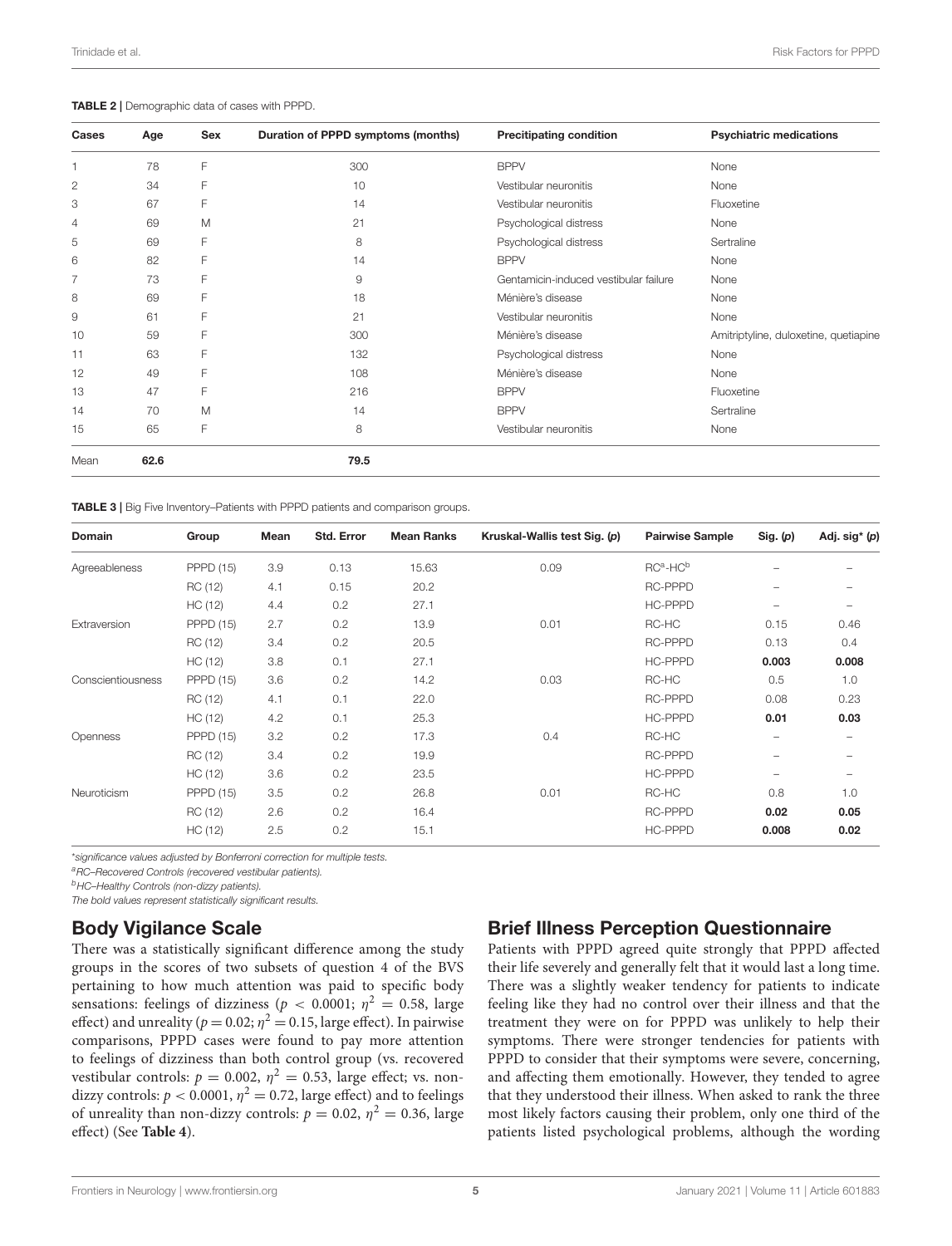<span id="page-5-0"></span>TABLE 4 | Body Vigilance Scale (BVS)–Patients with PPPD patients and comparison groups.

|                                                                                              | Group            | Mean    | Std.<br>Error | Mean<br>Ranks | <b>Kruskal-Wallis</b><br>test Sig. (p) | <b>Pairwise</b><br>Sample | Sig. (p)                 | Adj. sig*<br>(p)         |
|----------------------------------------------------------------------------------------------|------------------|---------|---------------|---------------|----------------------------------------|---------------------------|--------------------------|--------------------------|
| Q1. "I am the kind of person who pays close<br>attention to internal body sensations."       | <b>PPPD (15)</b> | 6.1     | 0.5           | 25.9          | 0.04                                   | RC-HC                     | 0.92                     | 1.0                      |
|                                                                                              | $RCa$ (12)       | 3.5     | 0.9           | 16.1          |                                        | <b>RC-PPPD</b>            | 0.03                     | 0.08                     |
|                                                                                              | $HCb$ (12)       | 3.6     | 1.0           | 16.5          |                                        | HC-PPPD                   | 0.03                     | 0.1                      |
| Q2. "I am very sensitive to <b>changes</b> in my internal<br>body sensations."               | <b>PPPD (15)</b> | 5.5     | 0.7           | 23.7          | 0.3                                    | RC-HC                     | $\overline{\phantom{0}}$ | $\overline{\phantom{0}}$ |
|                                                                                              | RC (12)          | 3.5     | 0.9           | 17.0          |                                        | RC-PPPD                   | $\qquad \qquad -$        | $\overline{\phantom{0}}$ |
|                                                                                              | HC (12)          | 4.0     | 1.2           | 18.4          |                                        | HC-PPPD                   | $\qquad \qquad -$        | $\overline{\phantom{0}}$ |
| Q3. On average, how much time do you spend<br>each day scanning your body for sensations?    | <b>PPPD (15)</b> | 29.3    | 7.3           | 25.5          | 0.03                                   | RC-HC                     | 0.9                      | 1.0                      |
|                                                                                              | RC (12)          | 6.7     | 3.6           | 16.8          |                                        | RC-PPPD                   | 0.03                     | 0.09                     |
|                                                                                              | HC (12)          | 9.2     | 6.1           | 16.3          |                                        | HC-PPPD                   | 0.02                     | 0.07                     |
| Q4. Rate how much attention you pay to each of<br>the following sensations using this scale: |                  |         |               |               |                                        |                           |                          |                          |
| Q4.1. heart palpitations                                                                     | <b>PPPD (15)</b> | 3.3     | 1.0           | 21.7          | 0.6                                    | RC-HC                     | $\equiv$                 | ۰                        |
|                                                                                              | RC (12)          | 2.9     | 1.0           | 20.7          |                                        | RC-PPPD                   |                          | $\overline{\phantom{0}}$ |
|                                                                                              | HC (12)          | 2.2     | 0.9           | 17.3          |                                        | HC-PPPD                   |                          | ۰                        |
| Q4.2. chest pain/discomfort                                                                  | <b>PPPD (15)</b> | 3.5     | 1.0           | 23.4          | 0.2                                    | RC-HC                     |                          | ÷                        |
|                                                                                              | RC (12)          | 2.4     | 1.0           | 19.6          |                                        | <b>RC-PPPD</b>            |                          | $\overline{\phantom{0}}$ |
|                                                                                              | HC (12)          | 1.3     | 0.7           | 16.2          |                                        | HC-PPPD                   |                          | $\overline{\phantom{0}}$ |
| Q4.3. numbness                                                                               | <b>PPPD (15)</b> | 3.5     | 1.0           | 22.9          | 0.3                                    | RC-HC                     | $=$                      | $\overline{\phantom{0}}$ |
|                                                                                              | RC (12)          | 2.3     | 0.7           | 20.3          |                                        | RC-PPPD                   | $\overline{\phantom{0}}$ | $\overline{\phantom{0}}$ |
|                                                                                              | HC (12)          | 1.4     | 0.8           | 16.1          |                                        | HC-PPPD                   | $\equiv$                 | $\overline{\phantom{0}}$ |
| Q4.4. tingling                                                                               | <b>PPPD (15)</b> | 3.5     | 1.0           | 23.9          | 0.2                                    | RC-HC                     | ÷,                       | ÷                        |
|                                                                                              | RC (12)          | 1.7     | 0.6           | 17.6          |                                        | <b>RC-PPPD</b>            |                          | $\overline{\phantom{0}}$ |
|                                                                                              | HC (12)          | 1.7     | 0.8           | 17.5          |                                        | HC-PPPD                   |                          | $\overline{\phantom{0}}$ |
| Q4.5. shortness of breath/smothering                                                         | <b>PPPD (15)</b> | 4.2     | 1.1           | 22.2          | 0.6                                    | RC-HC                     | $\overline{\phantom{0}}$ | ÷                        |
|                                                                                              | RC (12)          | 2.8     | 1.0           | 18.3          |                                        | <b>RC-PPPD</b>            | ÷,                       | ۰                        |
|                                                                                              | HC (12)          | 3.0     | 1.0           | 19.0          |                                        | HC-PPPD                   | ÷,                       | ÷                        |
| Q4.6. faintness                                                                              | <b>PPPD (15)</b> | 3.6     | 1.0           | 23.5          | 0.2                                    | RC-HC                     | ÷,                       | $\overline{\phantom{0}}$ |
|                                                                                              | RC (12)          | 2.0     | 0.7           | 19.7          |                                        | RC-PPPD                   |                          | $\overline{\phantom{0}}$ |
|                                                                                              | HC (12)          | 1.4     | 0.9           | 16.0          |                                        | HC-PPPD                   | $\overline{\phantom{0}}$ | $\overline{\phantom{0}}$ |
| Q4.7. vision changes                                                                         | <b>PPPD (15)</b> | 4.7     | 0.8           | 23.5          | 0.3                                    | RC-HC                     | $\overline{\phantom{0}}$ | $\overline{\phantom{0}}$ |
|                                                                                              | RC (12)          | 2.9     | 0.8           | 17.3          |                                        | RC-PPPD                   | $\overline{\phantom{0}}$ | -                        |
|                                                                                              | HC (12)          | 3.2     | 1.1           | 18.3          |                                        | <b>HC-PPPD</b>            |                          | $\overline{\phantom{0}}$ |
| Q4.8. feelings of unreality                                                                  | <b>PPPD (15)</b> | 3.1     | 0.9           | 25.1          | 0.02                                   | RC-HC                     | 0.4                      | 1.0                      |
|                                                                                              | RC (12)          | $0.8\,$ | 0.4           | 18.5          |                                        | RC-PPPD                   | 0.08                     | 0.2                      |
|                                                                                              | HC (12)          | 0.8     | 0.8           | 15.1          |                                        | HC-PPPD                   | 0.008                    | 0.02                     |
| Q4.9. feeling detached from self                                                             | <b>PPPD (15)</b> | 3.2     | 0.9           | 24.6          | 0.1                                    | RC-HC                     |                          |                          |
|                                                                                              | RC (12)          | 0.7     | 0.3           | 17.3          |                                        | <b>RC-PPPD</b>            |                          |                          |
|                                                                                              | HC (12)          | 1.7     | 1.0           | 17.0          |                                        | HC-PPPD                   | $\overline{\phantom{a}}$ | $\overline{\phantom{0}}$ |
| Q4.10. dizziness                                                                             | <b>PPPD (15)</b> | 8.2     | 0.5           | 30.2          | $0.0\,$                                | $RC-HC$                   | 0.3                      | 0.8                      |
|                                                                                              | RC (12)          | 2.2     | 0.9           | 16.0          |                                        | RC-PPPD                   | 0.001                    | 0.002                    |
|                                                                                              | HC (12)          | 0.8     | 0.8           | 11.2          |                                        | HC-PPPD                   | $0.0\,$                  | $0.0\,$                  |
| Q4.11. hot flash                                                                             | <b>PPPD (15)</b> | 3.7     | 1.0           | 22.9          | 0.2                                    | RC-HC                     |                          |                          |
|                                                                                              | RC (12)          | 1.3     | 0.8           | 15.8          |                                        | RC-PPPD                   | $\overline{\phantom{0}}$ |                          |
|                                                                                              | HC (12)          | 3.1     | 1.0           | 20.6          |                                        | HC-PPPD                   | $\qquad \qquad -$        | $\qquad \qquad -$        |
| Q4.12. sweating/clammy hands                                                                 | <b>PPPD (15)</b> | 2.7     | 0.9           | 21.7          | 0.7                                    | RC-HC                     | -                        | $\overline{a}$           |
|                                                                                              | RC (12)          | 1.5     | 0.8           | 18.1          |                                        | RC-PPPD                   | -                        |                          |
|                                                                                              | HC (12)          | 2.3     | 0.9           | 19.8          |                                        | HC-PPPD                   | $\qquad \qquad -$        | $\qquad \qquad -$        |

(Continued)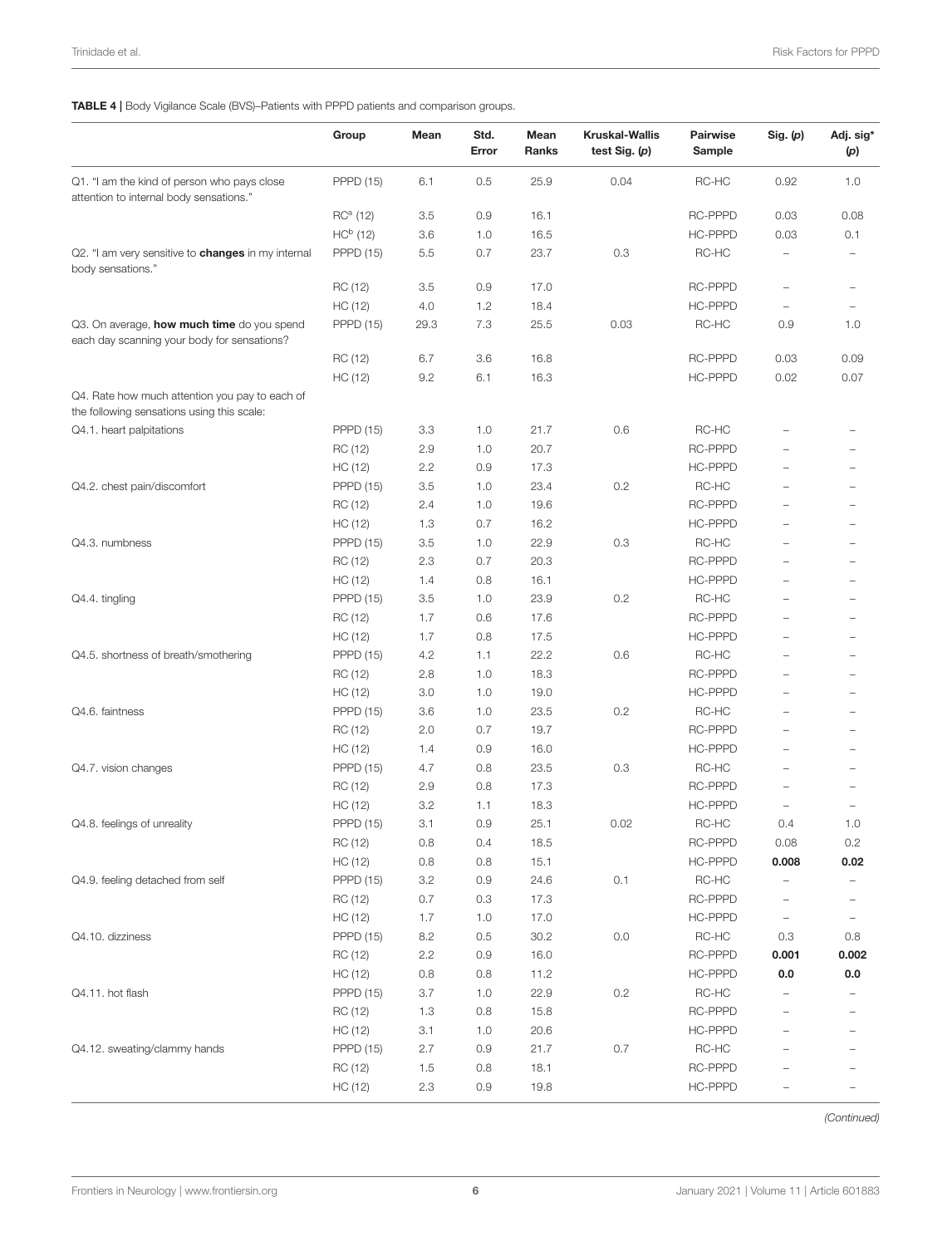#### TABLE 4 | Continued

|                               | Group            | Mean | Std.<br>Error | Mean<br><b>Ranks</b> | <b>Kruskal-Wallis</b><br>test $Sig.$ (p) | Pairwise<br>Sample | Sig. (p)                 | Adj. sig*<br>(p) |
|-------------------------------|------------------|------|---------------|----------------------|------------------------------------------|--------------------|--------------------------|------------------|
| Q4.13. upset stomach          | <b>PPPD (15)</b> | 4.1  | 0.9           | 23.7                 | 0.2                                      | RC-HC              |                          |                  |
|                               | RC (12)          | 1.9  | 0.8           | 15.7                 |                                          | <b>RC-PPPD</b>     | -                        |                  |
|                               | HC (12)          | 3.2  | 1.0           | 19.6                 |                                          | <b>HC-PPPD</b>     | -                        |                  |
| Q4.14, nausea                 | <b>PPPD (15)</b> | 3.5  | 0.8           | 24.1                 | 0.1                                      | RC-HC              |                          |                  |
|                               | RC (12)          | 2.8  | 1.0           | 20.2                 |                                          | <b>RC-PPPD</b>     | -                        |                  |
|                               | HC (12)          | 1.1  | 0.7           | 14.6                 |                                          | <b>HC-PPPD</b>     | -                        |                  |
| Q4.13. choking/throat closing | <b>PPPD (15)</b> | 4.0  | 1.0           | 24.8                 | 0.1                                      | RC-HC              | -                        |                  |
|                               | RC (12)          | 1.8  | 0.9           | 17.9                 |                                          | <b>RC-PPPD</b>     | -                        |                  |
|                               | HC (12)          | 1.3  | 0.8           | 16.1                 |                                          | <b>HC-PPPD</b>     | $\overline{\phantom{0}}$ |                  |

\*significance values adjusted by Bonferroni correction for multiple tests.

aRC–Recovered Controls (recovered vestibular patients).

 $^{b}$ HC–Healthy Controls (non–dizzy patients).

The bold values represent statistically significant results.

<span id="page-6-0"></span>TABLE 5 | Brief Illness Perception Questionnaire (BIPQ)–descriptive statistics for PPPD cases.

| N                     | Mean                    | <b>Std. Deviation</b> |
|-----------------------|-------------------------|-----------------------|
| 15                    | 7.4                     | 2.6                   |
| 14                    | 8.5                     | 2.4                   |
| 15                    | 4.1                     | 4.0                   |
| 14                    | 4.2                     | 3.0                   |
| 15                    | 6.3                     | 2.9                   |
| 15                    | 6.8                     | 3.3                   |
| 15                    | 6.1                     | 3.2                   |
| 15                    | 6.9                     | 2.9                   |
| Factor 1              | Factor 2                | Factor 3              |
| <b>Blocked ears</b>   | Vertigo                 |                       |
| Heart problem         | Low BP                  | Head injury           |
| Labyrinthitis         |                         |                       |
| Anxiety               | Poor hearing            | Anger                 |
| Grief                 | Depression              | Anxiety               |
|                       |                         |                       |
| Gentamicin            |                         |                       |
| <b>Stress</b>         | <b>Tiredness</b>        | Migraines             |
| Viral infections      | Labyrinthitis           | <b>Stress</b>         |
| Head trauma           | Disastrous life         |                       |
| Mother's death        | Father's cancer         | Quit smoking          |
| Ménière's disease     |                         |                       |
| Labyrinthitis         |                         |                       |
|                       |                         |                       |
| Thunderclap headaches | Delay in BPPV treatment |                       |
|                       |                         |                       |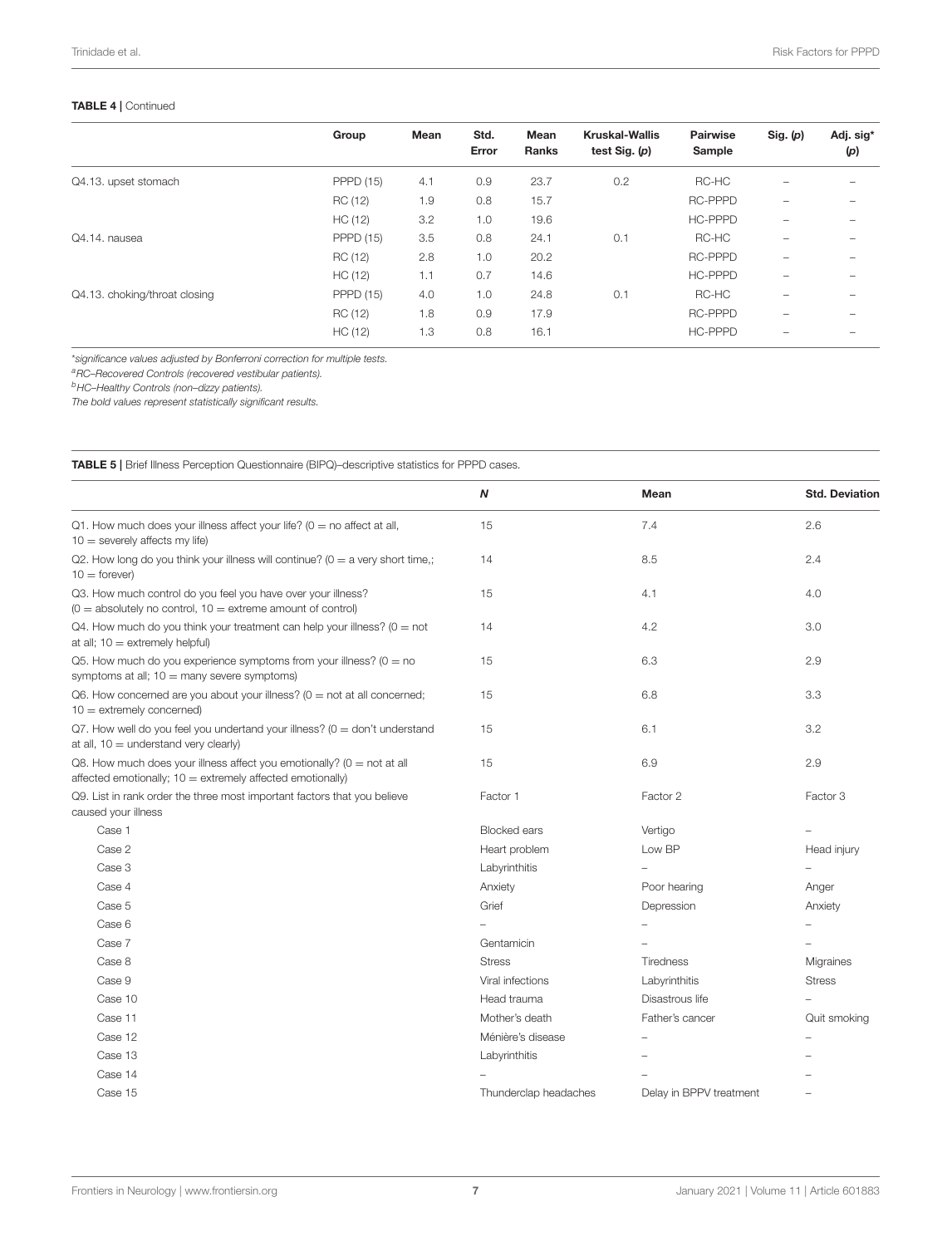could have been interpreted as the initial trigger rather than the current mechanism of the symptoms (**[Table 5](#page-6-0)**).

#### DHI and VSS

The mean total DHI score was 29.3/100 (range: 11−43, s.d. = 9.8), which is at the upper border of the mild range  $(0-30)$ on this questionnaire [Whitney et al. [\(17\)](#page-9-11)]. The mean total VSS score was 28.7 (range: 10−49; s.d. = 10.8).

#### Post-hoc Analysis

A post-hoc analysis was performed on the data set for BFI, GAD-7, and BVS after removing cases who developed PPPD following psychological trauma ( $n = 3$ ), leaving a more homogeneous subgroup of 12 patients who developed PPPD following peripheral vestibular illnesses, in total (11 females, one male; mean age 62.8 years; mean months from diagnosis, six; mean duration of symptoms, 86 months). All controls (12 recovered vestibular controls and 12 non-dizzy controls) were kept in the data set. The focus of this sub-analysis was therefore on structural vestibular triggers of PPPD likely to present to the ENT surgeon. The statistical treatment of this data set was identical to that of the original data set. The post-hoc analysis showed a statistically significant result in one question of the BVS only: PPPD patients were found to pay more attention to feelings of dizziness than both control groups (vs. recovered vestibular controls:  $p = 0.007$ ; vs. non-dizzy controls:  $p < 0.0001$ ). There were no statistically significant differences between patients who developed PPPD after a vestibular illness and either control group with respect to the BFI or GAD-7 questionnaires.

# **DISCUSSION**

The processes thought to give rise to and then drive PPPD are a combination of those described for its precursors, namely phobic postural vertigo, space-motion discomfort, visual vertigo and chronic subjective dizziness [\(1\)](#page-9-0). Anxiety and anxiety-related personality traits, in particular neuroticism, have been described as possible predisposing factors, making the affected individual prone to a hypervigilant state of increased introspective selfmonitoring that arises from fear of further attacks of vertigo or the consequences of being dizzy during or following the episode of acute vestibular disease [\(7,](#page-9-12) [10,](#page-9-5) [11,](#page-9-13) [18](#page-9-14)[–25\)](#page-9-15). Yagi et al. [\(26\)](#page-9-16) have recently developed a PPPD severity questionnaire (the Niigata PPPD Questionnaire) that reflects the diagnostic criteria of PPPD [\(26\)](#page-9-16). Even more recently, Powell et al. [\(27\)](#page-9-17) describe PPPD as a complex neurological condition that includes broad perceptual factors and suggest that some individuals' brains are predisposed to generalized cross-modal sensory-overload, giving rise to vulnerability to severe PPPD should a vestibular insult occur [\(27\)](#page-9-17). What remains to be determined is whether preexisting psychological risk factors can help in predicting who might be at risk of developing PPPD after an acute vestibular injury, thus allowing for the institution of early treatment [\(3\)](#page-9-1).

Neuroticism is thought to be one of the key risk factors for the development of PPPD and refers to relatively stable tendencies to respond with negative emotions to threat, frustration or loss [\(28\)](#page-9-18). Individuals who score highly on the BFI for neuroticism are more prone to anxiety amongst other negative emotions. In a functional MRI (fMRI) study by Indovina et al. [\(29\)](#page-9-19) it was shown that reduced activation in human analogs of the parietoinsular vestibular cortex (PIVC), hippocampus, anterior insula, inferior frontal gyrus and anterior cingulate cortex, as well as connectivity changes among these regions, may be linked to longterm vestibular symptoms in patients with CSD [\(29\)](#page-9-19). Also in a fMRI study, Ricelli et al. [\(30\)](#page-9-20) showed that individual differences in neuroticism were significantly associated with changes in the activity and functional connectivity patterns within visuovestibular and anxiety-related systems during simulated vertical self-motion [\(30\)](#page-9-20). Similarly, Passamonti et al. [\(31\)](#page-9-21) have shown neuroticism to increase the activity and connectivity of neural networks that mediate attention to visual motion cues during vertical motion. They suggest that this mechanism may mediate visual control of balance in neurotic patients with PPPD [\(31\)](#page-9-21). In our study, PPPD patients were found to be more neurotic than healthy controls. When compared with recovered controls, the result approached significance only, though the effect size calculation indicated that this negative finding many have been a Type II error given our small sample size. Our study also showed PPPD patients to be more introverted and less conscientious than non-dizzy controls, in keeping with previous research findings by Staab et al. [\(10\)](#page-9-5) with respect to chronic subjective dizziness [\(10\)](#page-9-5).

Anxiety is a crucial factor in persisting dizziness [\(4\)](#page-9-2). The prevalence of anxiety in PPPD has been the focus of one of the treatment modalities, namely cognitive behavioral therapy (CBT) [\(32\)](#page-9-22). Toshishige et al. [\(33\)](#page-9-23) have recently demonstrated in a study of 34 patients with PPPD that the presence of comorbid anxiety disorders predicted a considerable improvement of DHI scores from pre-treatment to 6-month following CBT [\(33\)](#page-9-23). Our data showed a significant difference in anxiety levels between PPPD cases and non-dizzy controls. The comparison with recovered vestibular controls did not reach statistical significance, but again the effect size pointed to a Type II error.

It is interesting that the primary comparisons of all PPPD cases to recovered vestibular controls and the post-hoc analysis limited to cases of PPPD following vestibular illnesses found no significantly greater neuroticism or anxiety in those with PPPD. It may be that in a larger cohort, both factors would be significantly higher in PPPD.

Alongside anxiety, a high BVS in the setting of acute vestibular disorders has been shown to predict persistent PPPD-like dizziness far better than measures of structural vestibular deficits [\(4–](#page-9-2)[7,](#page-9-12) [32\)](#page-9-22). In a prospective longitudinal study, Heinrichs et al. [\(5\)](#page-9-24) assessed fear of bodily sensations and cognitions related to anxiety at the time of hospital admission and 3 months later in 43 patients with an episode of VN or BPPV. They showed that the interaction between fear of bodily sensations within the first 2 weeks after admission and the type of vestibular disorder predicted the extent of dizzy complaints 3 months later [\(5\)](#page-9-24). Our study reflects these findings, with attention to a feeling of dizziness being found to be highly statistically significant in PPPD with respect to the BVS when compared with both control groups. Our post-hoc analysis also supports this notion by demonstrating the importance of heightened body vigilance even in a group of patients developing PPPD after vestibular insult.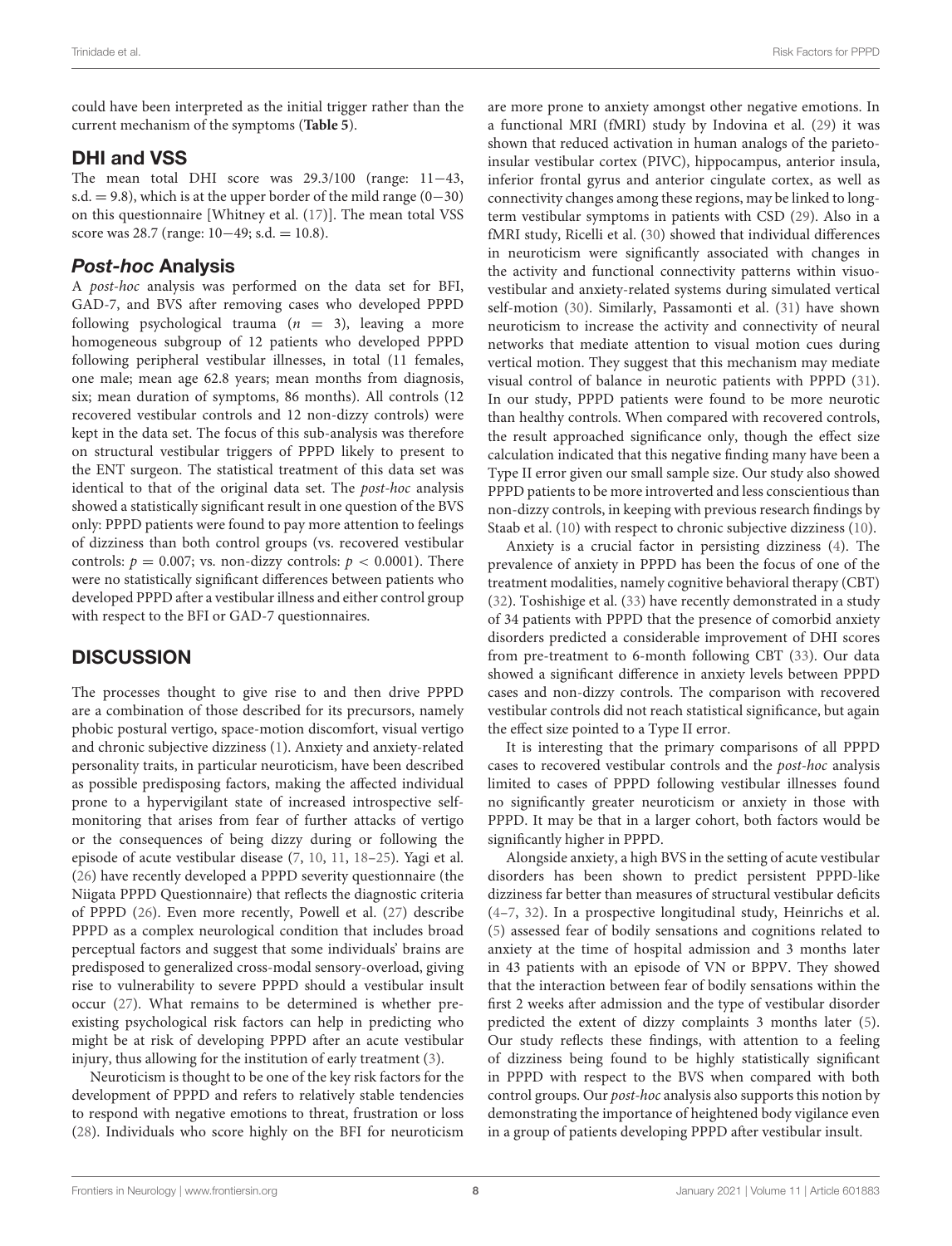There is evidence in other areas of medicine that supports the notion that negative illness perception is independently linked to all-cause mortality and can strongly influence recovery from illness which can be slower than in other patients [\(34–](#page-9-25) [36\)](#page-9-26). Illness perception is seen as an important and potentially modifiable risk factor to target in future disease interventions and intervention has already been shown to reduce illness anxiety, which has relevance in this study [\(35,](#page-9-27) [37\)](#page-10-0). One interesting finding in our study is that despite PPPD patients being found to be more neurotic and anxious than healthy controls, only one third of them felt that psychological factors were contributing to their symptoms. This shows similarities to other functional disorders. In a controlled study of 107 patients with functional weakness, Stone et al. [\(38\)](#page-10-1) showed that these patients tend to reject psychological factors as potentially causal factors [\(38\)](#page-10-1). They also demonstrated similar findings, though to a lesser degree, in patients with non-epileptic seizures [\(39\)](#page-10-2). In PPPD, one potential for this finding may be due to the fact that whilst patients experience their dizziness most of the time, they may not necessarily attribute their symptoms to anxiety-related factors or may consider anxiety to be a secondary consequence rather than a contributor to their symptoms. Stigmatization of mental health issues could also play a role, especially in male patients. Targeted patient education on the central role anxiety plays in PPPD could help in addressing this misperception and improving illness perception.

The results of this study support hypotheses derived from investigations of the predecessors of PPPD that anxiety-related factors play important roles in promoting the development of the disorder following conditions that cause vestibular symptoms or disturb balance function, including acute vestibular disorders. However, these results offer a sharper focus, suggesting specifically that heighted body vigilance about dizziness and adverse perceptions of illness may distinguish patients likely to develop PPPD from those more likely to recover from acute illnesses without clinically significant sequelae.The ultimate goal of this line of research is to develop a risk profile that can be used reliably to identify patients susceptible to PPPD so that they may receive early and hopefully preventative interventions. Such a profile is likely to consist of clinical variables present at the time of an acute vestibulopathy (e.g., anxiety-related personality traits, state anxiety) and ones that emerge in the immediate aftermath of acute illness before the onset of chronic morbidity (e.g., adverse illness perceptions).

#### Study Limitations

The participant numbers in this exploratory study were small, so no conclusions may be drawn from the results. However, the investigation accomplished its stated objective by gathering pilot data from patients explicitly diagnosed with PPPD to inform the design of more definitive investigations of risk factors and potential early indicators of the disorder.

The study was retrospective and carried with it the inherent problems associated with retrospective studies. Whilst a systematic data collection method was employed, it was collected from patients after they had developed PPPD and at differing times from the onset, thus representing a heterogeneous group.

In our main analysis, PPPD cases were included regardless of their initiating insult, vestibular or otherwise, despite all members of the recovered group having a history of vestibular insult only. This is because the ICVD criteria do not subcategorize PPPD by type of precipitating event. Our post-hoc analysis suggested that this may have had an effect on our results as the comparisons limited to patients who developed PPPD following a vestibular disorder identified a narrower range of differences than the full PPPD cohort compared to recovered controls. Potential differences in risk factors for the development of PPPD following different precipitants merits future study.

Interestingly, our PPPD group was older and consisted of more women than most other reports of PPPD and CSD. This may reflect differences in referrals patterns to various clinical centers around the world and might make our data uncomparable with other studies.

# **CONCLUSION**

The data gathered in this pilot study support the design and conduct of fully powered prospective investigations of neuroticism, state anxiety, body vigilance and aberrant illness perceptions as risk factors and contributors to the onset of PPPD that could be formulated into a risk profile to be used for early detection of the disorder in clinical practice.

# DATA AVAILABILITY STATEMENT

The raw data supporting the conclusions of this article will be made available by the authors, without undue reservation.

# ETHICS STATEMENT

The studies involving human participants were reviewed and approved by South West – Cornwall & Plymouth Research Ethics Committee. The patients/participants provided their written informed consent to participate in this study.

# AUTHOR CONTRIBUTIONS

AT was the principal investigator and responsible for the study design, conducting the study, data collection, and preparation of the manuscript. PH was responsible for liaison with study participants, liaising with research and development and ethics departments, conducting the study, supervision of study flow, data processing and analysis and manuscript editing, and proofreading. JS, JPS, and JG were responsible for study design, supervision of the study and manuscript editing, and proofreading. All authors contributed to the article and approved the submitted version.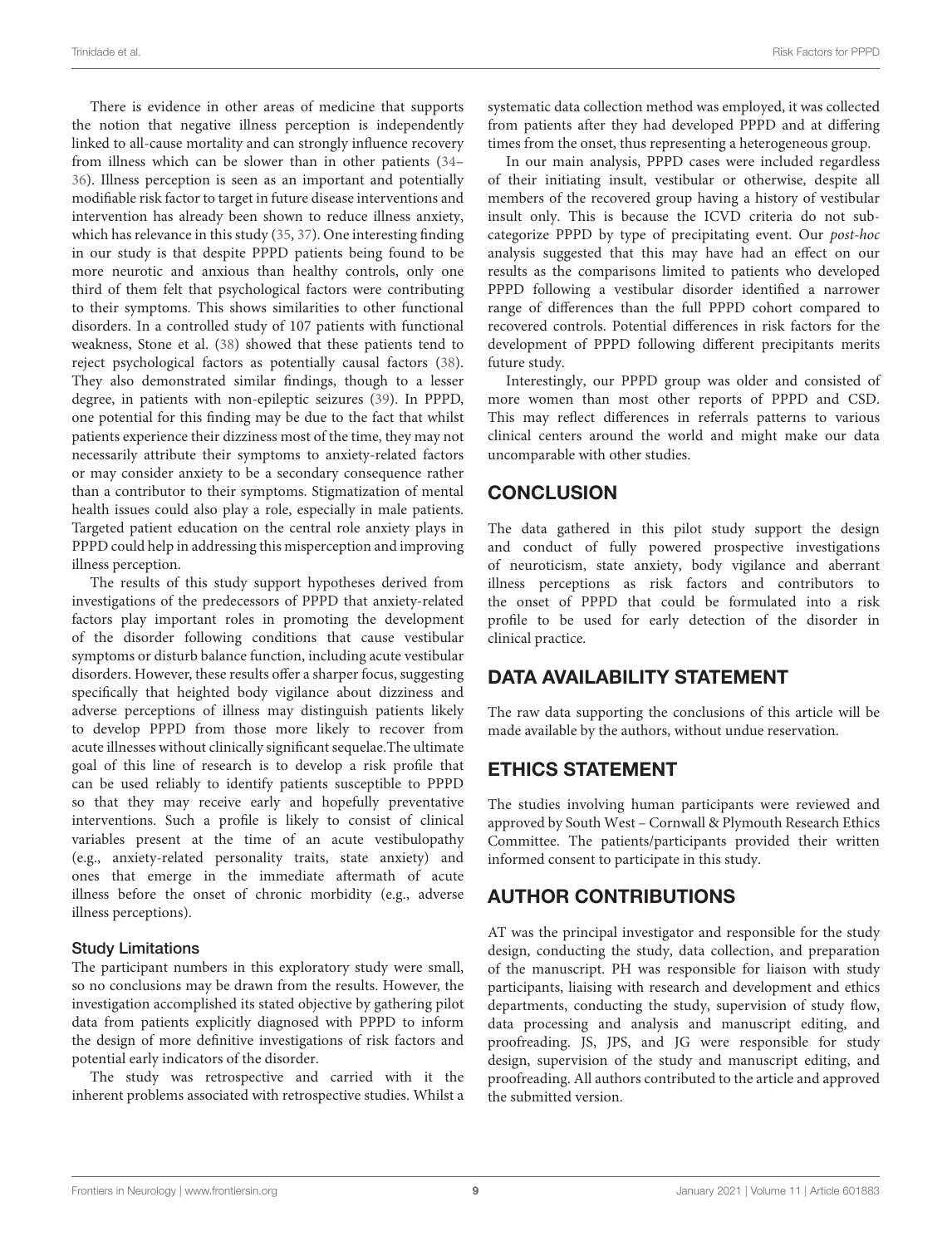# **REFERENCES**

- <span id="page-9-0"></span>1. Staab JP, Eckhardt-Henn A, Horii A, Jacob R, Strupp M, Brandt T, et al. Diagnostic criteria for persistent postural-perceptual dizziness (PPPD): consensus document of the committee for the Classification of Vestibular Disorders of the Bárány Society. J Vestib Res. (2017) 27:191– 208. doi: [10.3233/VES-170622](https://doi.org/10.3233/VES-170622)
- 2. World Health Organization. International Classification of Diseases, 11th Edition Beta Version Draft (ICD-11 Beta), Definition of Persistent Postural-Perceptual Dizziness. Available online at: [https://icd.who.int/dev11/l-m/en#/](https://icd.who.int/dev11/l-m/en#/http%3a%2f%2fid.who.int%2ficd%2fentity%2f2005792829) [http%3a%2f%2fid.who.int%2ficd%2fentity%2f2005792829](https://icd.who.int/dev11/l-m/en#/http%3a%2f%2fid.who.int%2ficd%2fentity%2f2005792829) (accessed March 11, 2018).
- <span id="page-9-1"></span>3. Trinidade A, Goebel JA. Persistent postural-perceptual dizziness (PPPD) – a systematic review of the literature for the balance specialist. Otol Neurotol[. \(2018\) 39:1291–303. doi: 10.1097/MAO.000000000](https://doi.org/10.1097/MAO.0000000000002010) 0002010
- <span id="page-9-2"></span>4. Godemann F, Siefert K, Hantschke-Brüggemann M, Neu P, Seidl R, Ströhle A. What accounts for vertigo one year after neuritis vestibularis - anxiety or a dysfunctional vestibular organ? J Psychiatr Res[. \(2005\) 39:529–34. doi: 10.1016/j.jpsychires.2004.](https://doi.org/10.1016/j.jpsychires.2004.12.006) 12.006
- <span id="page-9-24"></span>5. Heinrichs N, Edler C, Eskens S, Mielczarek MM, Moschner C. Predicting continued dizziness after an acute peripheral vestibular disorder. Psychosom Med[. \(2007\) 69:700–7. doi: 10.1097/PSY.0b013e3181](https://doi.org/10.1097/PSY.0b013e318151a4dd) 51a4dd
- 6. Cousins S, Kaski D, Cutfield N, Arshad Q, Ahmad H, Gresty MA, et al. Predictors of clinical recovery from vestibular neuritis: a prospective study. Ann Clin Transl Neurol[. \(2017\) 4:340–6. doi: 10.1002/](https://doi.org/10.1002/acn3.386) acn3.386
- <span id="page-9-12"></span>7. Best C, Tschan R, Eckhardt-Henn A, Dieterich M. Who is at risk for ongoing dizziness and psychological strain after a vestibular disorder? Neuroscience[. \(2009\) 164:1579–87. doi: 10.1016/j.neuroscience.2009.](https://doi.org/10.1016/j.neuroscience.2009.09.034) 09.034
- <span id="page-9-3"></span>8. Staab JP. Persistent postural-perceptual dizziness. Semin Neurol. (2020) 40:130–7. doi: [10.1055/s-0039-3402736](https://doi.org/10.1055/s-0039-3402736)
- <span id="page-9-4"></span>9. Probst T, Dinkel A, Schmid-Mühlbauer G, Radziej K, Limburg K, Pieh C, et al. Psychological distress longitudinally mediates the effect of vertigo symptoms on vertigo-related handicap. J Psychosom Res. (2017) 93:62– 8. doi: [10.1016/j.jpsychores.2016.11.013](https://doi.org/10.1016/j.jpsychores.2016.11.013)
- <span id="page-9-5"></span>10. Staab JP, Rohe DE, Eggers SD, Shepard NT. Anxious, introverted personality traits in patients with chronic subjective dizziness. J Psychosom Res. (2014) 76:80–3. doi: [10.1016/j.jpsychores.2013.11.008](https://doi.org/10.1016/j.jpsychores.2013.11.008)
- <span id="page-9-13"></span>11. Yan Z, Cui L, Yu T, Liang H, Wang Y, Chen C. Analysis of the characteristics of persistent postural-perceptual dizziness: a clinical-based study in China. Int J Audiol[. \(2017\) 56:33–7. doi: 10.1080/14992027.2016.](https://doi.org/10.1080/14992027.2016.1211763) 1211763
- <span id="page-9-6"></span>12. Chiarella G, Petrolo C, Riccelli R, Giofrè L, Olivadese G, Gioacchini FM, et al. Chronic subjective dizziness: analysis of underlying personality factors. J Vestib Res[. \(2016\) 26:403–8. doi: 10.3233/VES-](https://doi.org/10.3233/VES-160590)160590
- <span id="page-9-7"></span>13. Broadbent E, Petrie KJ, Main J, Weinman J. The brief illness perception questionnaire. J Psychosom Res. (2006) 60:631– 7. doi: [10.1016/j.jpsychores.2005.10.020](https://doi.org/10.1016/j.jpsychores.2005.10.020)
- <span id="page-9-8"></span>14. Wolf J, Sattel H, Limburg K, Lahmann C. From illness perceptions to illness reality? Perceived consequences and emotional representations relate to handicap in patients with vertigo and dizziness. J Psychosom Res[. \(2020\) 130:109934. doi: 10.1016/j.jpsychores.2020.](https://doi.org/10.1016/j.jpsychores.2020.109934) 109934
- <span id="page-9-9"></span>15. Manzari L, Burgess AM, MacDougall HG, Curthoys IS. Vestibular function after vestibular neuritis. Int J Audiol. (2013) 52:713– 8. doi: [10.3109/14992027.2013.809485](https://doi.org/10.3109/14992027.2013.809485)
- <span id="page-9-10"></span>16. Kim YH, Kim KS, Kim KJ, Choi H, Choi JS, Hwang IK. Recurrence of vertigo in patients with vestibular neuritis. Acta Otolaryngol. (2011) 131:1172– 7. doi: [10.3109/00016489.2011.593551](https://doi.org/10.3109/00016489.2011.593551)
- <span id="page-9-11"></span>17. Whitney SL, Wrisley DM, Brown KE, Furman JM. Is perception of handicap related to functional performance in persons with vestibular dysfunction? Otol Neurotol. (2004) 25:139–43. doi: [10.1097/00129492-200403000-00010](https://doi.org/10.1097/00129492-200403000-00010)
- <span id="page-9-14"></span>18. Whalley MG, Cane DA. A cognitive-behavioral model of persistent postural-perceptual dizziness. Cogn Bahav Pract. (2017) 24:72–89. doi: [10.1016/j.cbpra.2016.03.003](https://doi.org/10.1016/j.cbpra.2016.03.003)
- 19. Dieterich M, Staab JP. Functional dizziness: from phobic postural vertigo and chronic subjective dizziness to persistent postural-perceptual dizziness. Curr Opin Neurol[. \(2017\) 30:107–13. doi: 10.1097/WCO.00000000000](https://doi.org/10.1097/WCO.0000000000000417) 00417
- 20. Popkirov S, Staab JP, Stone J. Persistent postural-perceptual dizziness (PPPD): a common, characteristic and treatable cause of chronic dizziness. Pract Neurol[. \(2018\) 18:5–13. doi: 10.1136/practneurol-2017-](https://doi.org/10.1136/practneurol-2017-001809) 001809
- 21. Horii A. Anxiety, depression and persistent perceptual postural dizziness: international classification of vestibular disorders by Bárány Society. Equilibrium Res[. \(2017\) 76:316–22. doi: 10.3757/jser.](https://doi.org/10.3757/jser.76.316) 76.316
- 22. Yu Y, Xue H, Zhang Y, Zhou J. Cognitive behaviour therapy as augmentation for sertraline for treating patients with persistent posturalperceptual dizziness. BioMed Res Int. [\(2018\)2018:8518631. doi: 10.1155/2018/](https://doi.org/10.1155/2018/8518631) 8518631
- 23. Holmberg J, Karlberg M, Harlacher U, Magnusson M. Experience of handicap and anxiety in phobic postural vertigo. Acta Otolaryngol. (2005) 125:270– 5. doi: [10.1080/00016480410023001](https://doi.org/10.1080/00016480410023001)
- 24. Balaban CD, Jacob RG. Background and history of the interface between anxiety and vertigo. J Anxiety Disord[. \(2001\) 15:27–51. doi: 10.1016/S0887-6185\(00\)0](https://doi.org/10.1016/S0887-6185(00)00041-4) 0041-4
- <span id="page-9-15"></span>25. Zur O, Schoen G, Dickstein R, Feldman J, Berner Y, Dannenbaum E, et al. Anxiety among individuals with visual vertigo and vestibulopathy. Disabil Rehabil[. \(2015\) 37:2197–202. doi: 10.3109/09638288.2014.](https://doi.org/10.3109/09638288.2014.1002577) 1002577
- <span id="page-9-16"></span>26. Yagi C, Morita Y, Kitazawa M, Nonomura Y, Yamagishi T, Ohshima S, et al. A validated questionnaire to assess the severity of Persistent Postural-Perceptual Dizziness (PPPD): the Niigata PPPD Questionnaire (NPQ). Otol Neurotol. (2019) 40:e747–52. doi: [10.1097/MAO.0000000000002325](https://doi.org/10.1097/MAO.0000000000002325)
- <span id="page-9-17"></span>27. Powell G, Derry-Sumner H, Shelton K, Rushton S, Hedge C, Rajenderkumar D, et al. Visually-induced dizziness is associated with sensitivity and avoidance across all senses. J Neurol. (2020) 267:2260–71. doi: [10.1007/s00415-020-09817-0](https://doi.org/10.1007/s00415-020-09817-0)
- <span id="page-9-18"></span>28. Lahey BB. Public health significance of neuroticism. Am Psychol. (2009) 64:241–56. doi: [10.1037/a0015309](https://doi.org/10.1037/a0015309)
- <span id="page-9-19"></span>29. Indovina I, Riccelli R, Chiarella G, Petrolo C, Augimeri A, Giofrè L, et al. Role of the insula and vestibular system in patients with chronic subjective dizziness: an fMRI study using sound-evoked vestibular stimulation. Front Behav Neurosci. (2015) 9:334. doi: [10.3389/fnbeh.2015.00334](https://doi.org/10.3389/fnbeh.2015.00334)
- <span id="page-9-20"></span>30. Riccelli R, Indovina I, Staab JP, Nigro S, Augimeri A, Lacquaniti F, et al. Neuroticism modulates brain visuo-vestibular and anxiety systems during a virtual rollercoaster task. Hum Brain Mapp. (2017) 38:715– 26. doi: [10.1002/hbm.23411](https://doi.org/10.1002/hbm.23411)
- <span id="page-9-21"></span>31. Passamonti L, Riccelli R, Lacquaniti F, Staab JP, Indovina I. Brain responses to virtual reality visual motion stimulation are affected by neurotic personality traits in patients with persistent postural-perceptual dizziness. J Vestib Res. (2018) 28:369–78. doi: [10.3233/VES-190653](https://doi.org/10.3233/VES-190653)
- <span id="page-9-22"></span>32. Edelman S, Mahoney AE, Cremer PD. Cognitive behavior therapy for chronic subjective dizziness: a randomized, controlled trial. Am J Otolaryngol. (2012) 33:395–401. doi: [10.1016/j.amjoto.2011.10.009](https://doi.org/10.1016/j.amjoto.2011.10.009)
- <span id="page-9-23"></span>33. Toshishige Y, Kondo M, Kabaya K, Watanabe W, Fukui A, Kuwabara J, et al. Cognitive-behavioural therapy for chronic subjective dizziness: predictors of improvement in Dizziness Handicap Inventory at 6 months posttreatment. Acta Otolaryngol. (2020) 1-6. doi: [10.1080/00016489.2020.1772994](https://doi.org/10.1080/00016489.2020.1772994)
- <span id="page-9-25"></span>34. Petrie KJ, Weinman J. Why illness perceptions matter. Clin Med (Lond). (2006) 6:536–9. doi: [10.7861/clinmedicine.6-6-536](https://doi.org/10.7861/clinmedicine.6-6-536)
- <span id="page-9-27"></span>35. Serlachius A, Gamble G, House M, Vincent ZL, Knight J, Horne A, et al. Illness perceptions and mortality in patients with gout: a prospective observational study. Arthritis Care Res (Hoboken). (2017) 69:1444–8. doi: [10.1002/acr.23147](https://doi.org/10.1002/acr.23147)
- <span id="page-9-26"></span>36. Juergens MC, Seekatz B, Moosdorf RG, Petrie KJ, Rief W. Illness beliefs before cardiac surgery predict disability, quality of life, and depression 3 months later. J Psychosom Res. (2010) 68:553–60. doi: [10.1016/j.jpsychores.2009.10.004](https://doi.org/10.1016/j.jpsychores.2009.10.004)